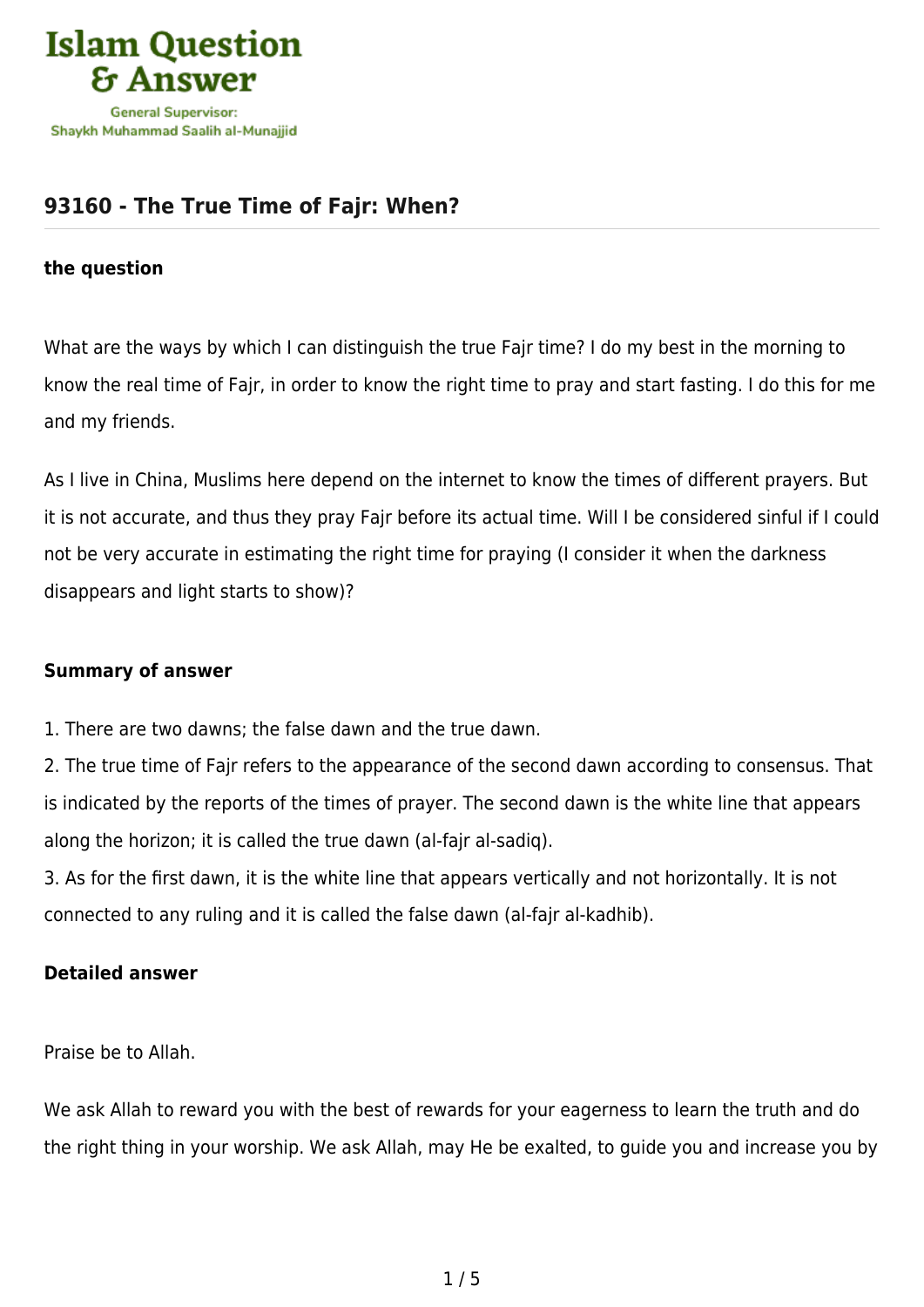

His grace in your love for knowledge and your keenness to learn.

# **Types of Fajr**

There are two dawns, the false dawn (al-fajr al-kadhib), which does not signal the beginning of the [time for Fajr prayer](https://islamqa.com/en/answers/109) or the time when the one who wants to fast should refrain from food, drink and intercourse; and the true dawn (al-fair al-sadig), which is when the time for Fair prayer begins and the time when the one who wants to fast should refrain from food, drink and intercourse.

This is what is referred to in the verse in which Allah, may He be exalted, says (interpretation of the meaning): **"and eat and drink until the white thread (light) of dawn appears to you distinct from the black thread (darkness of night)"** [al-Baqarah 2:187]

The Prophet (blessings and peace of Allah be upon him) explained the difference between them in many hadeeths, some of which speak of the difference between them in terms of characteristics, and others speak of the difference between them in terms of rulings; and some hadeeths mention both characteristics and rulings.

## **Difference between types of Fajr**

The difference between the two dawns also appears clearly in the words of the Sahaabah and Tabi'een and the imams who came after them.

Ibn Katheer (may Allah have mercy on him) said:

"'Abd al-Razzaq said: Ibn Jurayj told us that 'Ata said: I heard Ibn 'Abbas say: There are two dawns: as for that which appears vertically in the sky, it does not make anything halal or haram; rather the dawn that appears along the mountaintops is that which makes it haram to drink.

'Ata said: If it appears vertically in the sky, that does not make it haram to drink for fasting or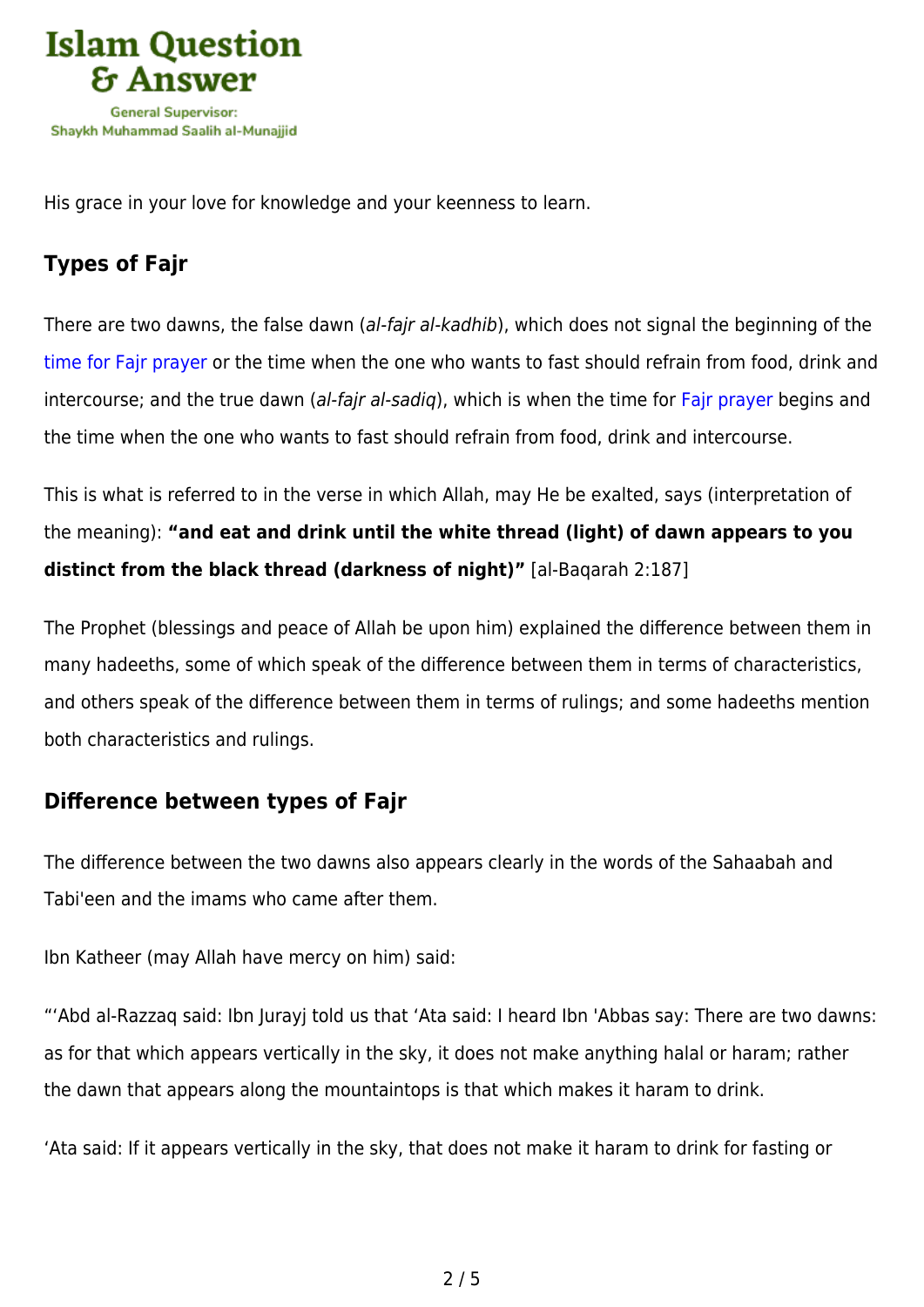

praying, and it does not affect Hajj. But if it spreads along the mountaintops, it becomes haram to drink for one who is fasting, and it means that Hajj has been missed.

This is a saheeh isnad going back to Ibn 'Abbas and 'Ata. Something similar was also narrated from more than one of the salaf (may Allah have mercy on them)." (Tafseer Ibn Katheer, 1/516)

Ibn Qudamah (may Allah have mercy on him) said:

"To sum up, the time of dawn refers to the appearance of the second dawn according to consensus. That is indicated by the reports of the times of prayer. It is the white line that appears along the horizon; it is called the true dawn (al-fajr al-sadiq).

As for the first dawn, it is the white line that appears vertically and not horizontally. It is not connected to any ruling and it is called the false dawn (al-fajr al-kadhib)." (Al-Mughni, 1/232)

Shaykh Ibn 'Uthaymeen (may Allah have mercy on him) said:

"The scholars stated that there are three differences between it (the false dawn) and the second (dawn):

1- The first dawn is vertical and not horizontal, i.e., it extends from east to west (across the arc of the sky) whereas the second dawn extends from north to south (across the horizon).

2- The first dawn turns dark, i.e., this light appears for a short while, then it goes dark, whereas the second dawn does not turn dark, rather it increases in light and grows brighter.

3- The second dawn extends along the horizon with no darkness between it and the horizon, whereas the first dawn is separate from the horizon and there is darkness between it and the horizon.

Are any rulings connected to the first dawn? No shar'i rulings whatsoever are connected to it, such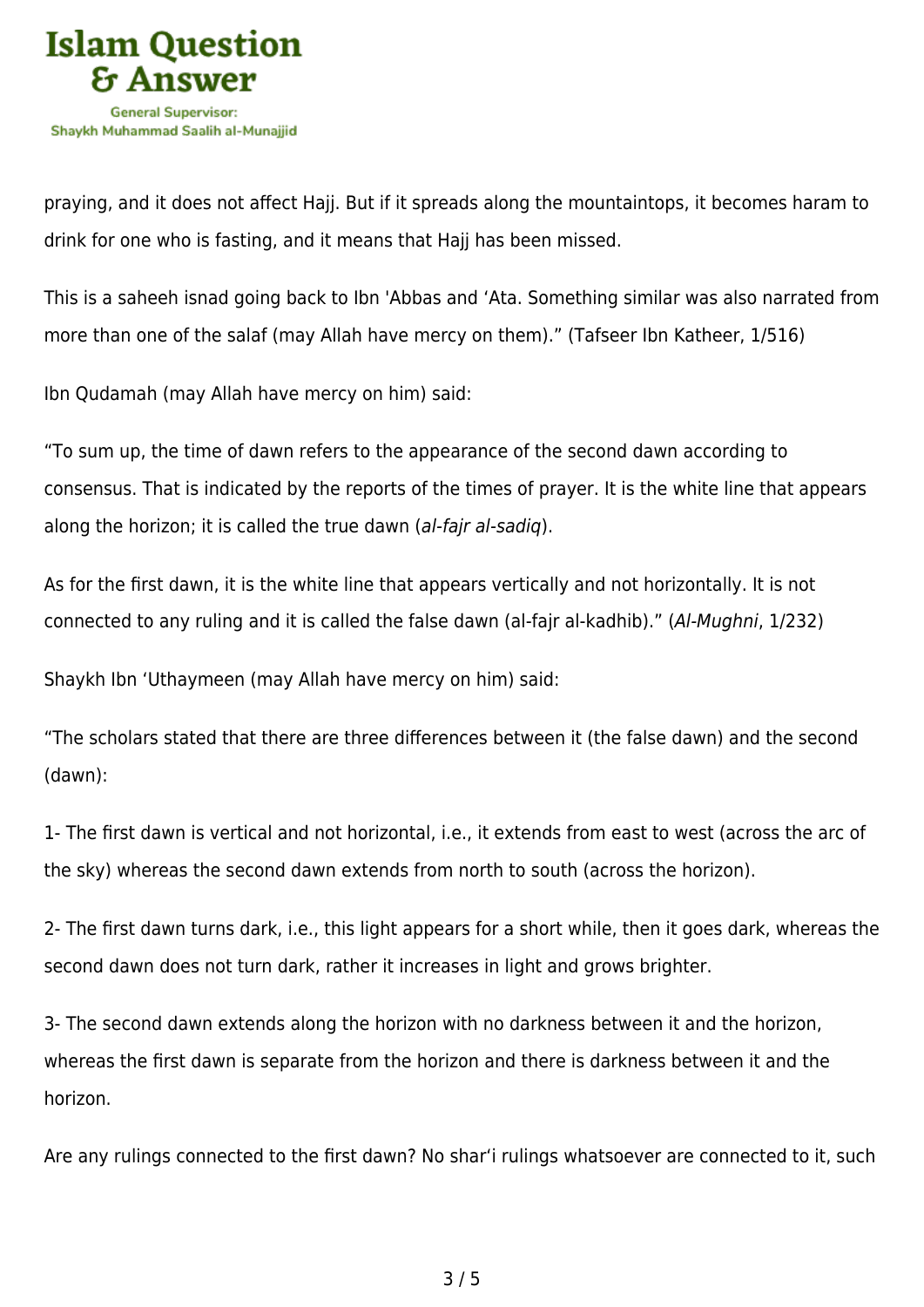

as stopping eating when you want to fast, or the time for Fajr prayer beginning. The rulings are connected to the second dawn." (Al-Sharh al-Mumti', 2/107, 108)

## **Are prayer timetables reliable?**

With regard to the available prayer timetables, they are not a reliable source for finding out the time of [Fajr prayer](https://islamqa.com/en/answers/631) . The fact that these timetables are incorrect has been proven.

What you should do is not rely on the timetables to find out the time of Fajr prayer. You have to look for the correct time on the basis of what we have mentioned of the differences between the false dawn and the true dawn. If you cannot look at the sky every day, then you can delay it after the time mentioned in the timetable, to be on the safe side. In our country this time differs from one city to another and from one season to another. So you can delay it half an hour, for example, to pray Fajr, but to be on the safe side you should stop eating and drinking before that.

You can draw up a correct timetable to be used by those who come after you, after working out the time of the true dawn for a whole year, at various times. Perhaps you will attain the reward of correcting the Muslims' acts of worship.

Based on that, if possible you can work out the time of Fajr yourselves and follow that in prayer and fasting. If that is not possible, then you should not pray until you think it most likely that the time for the prayer has begun.

### **Fasting: When to stop eating?**

With regard to [fasting](https://islamqa.com/en/answers/12602), you can eat or drink until you are certain that dawn has broken, because Allah, may He be exalted, says (interpretation of the meaning): **"and eat and drink until the white thread (light) of dawn appears to you distinct from the black thread (darkness of night)"** [al-Baqarah 2:187].